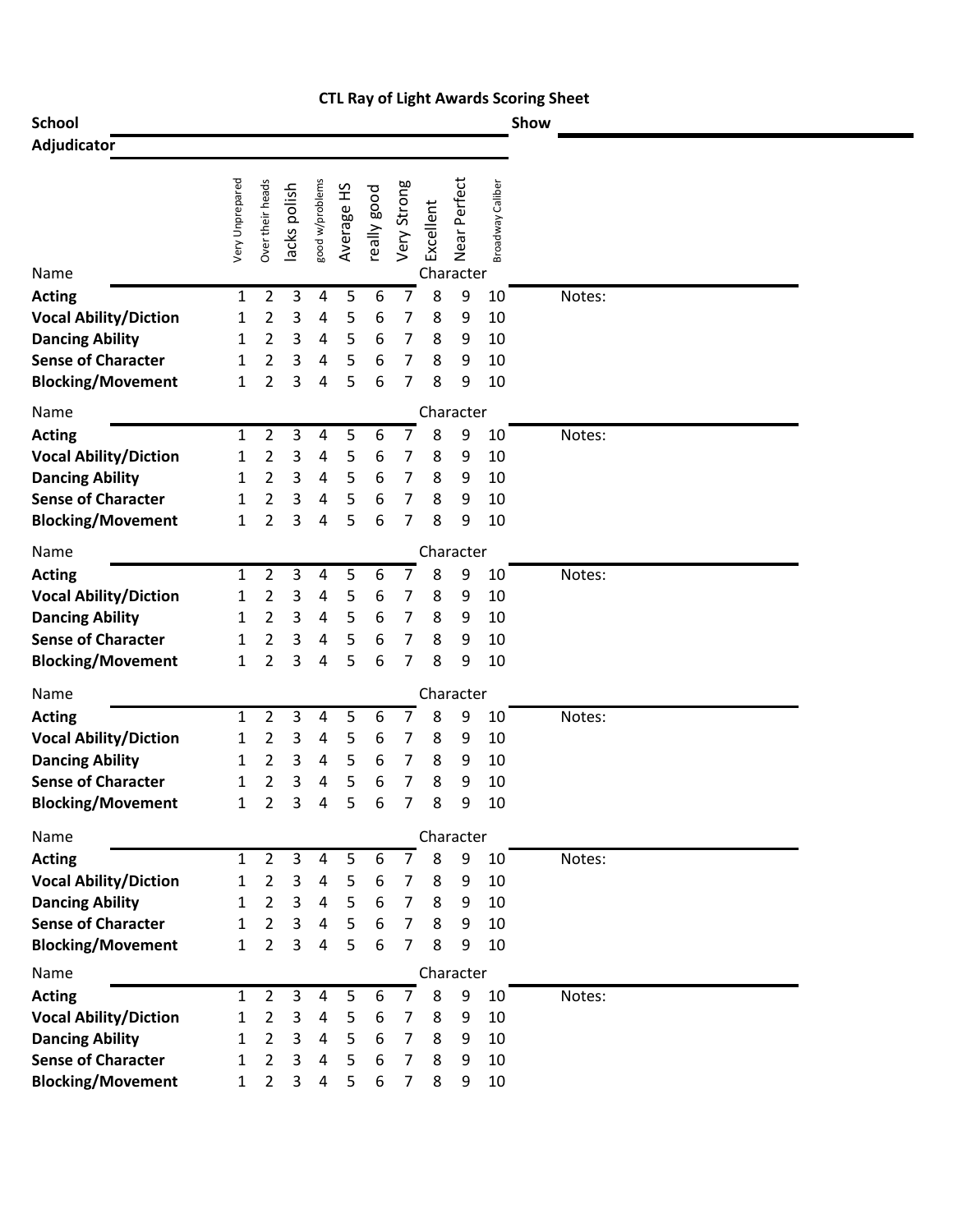|                                                                                                              | Very Unprepared                                                         | Over their heads                                                     | lacks polish                       | good w/problems                    | Average HS            | really good           | Very Strong                                                          | Excellent             | Near Perfect          | Broadway Caliber           |        |                                   |  |
|--------------------------------------------------------------------------------------------------------------|-------------------------------------------------------------------------|----------------------------------------------------------------------|------------------------------------|------------------------------------|-----------------------|-----------------------|----------------------------------------------------------------------|-----------------------|-----------------------|----------------------------|--------|-----------------------------------|--|
| <b>Overall Production</b>                                                                                    |                                                                         |                                                                      |                                    |                                    |                       |                       |                                                                      |                       |                       |                            |        |                                   |  |
| <b>Singing (Musicals Only)</b><br><b>Projection/Volume</b><br>Intonation/Pitch<br>Tone/Style                 | $\mathbf{1}$<br>$\mathbf{1}$<br>$\mathbf{1}$                            | $\overline{2}$<br>$\overline{2}$<br>$\overline{2}$                   | 3<br>3<br>3                        | 4<br>4<br>4                        | 5<br>5<br>5           | 6<br>6<br>6           | 7<br>$\overline{7}$<br>$\overline{7}$                                | 8<br>8<br>8           | 9<br>9<br>9           | 10<br>10<br>10             | Notes: |                                   |  |
| <b>Rate the Music</b><br><b>Difficulty</b> __Very Easy ___Easy                                               |                                                                         |                                                                      |                                    |                                    |                       |                       | __Somewhat Challenging                                               |                       |                       |                            |        | __Challenging __Very Challenging  |  |
| Choreography (execution, not design) (Musicals Only)                                                         |                                                                         |                                                                      |                                    |                                    |                       |                       |                                                                      |                       |                       |                            |        |                                   |  |
| <b>Execution</b><br><b>Energy</b><br><b>Use of Surroundings</b><br><b>Style</b><br>Consistency               | 1<br>$\mathbf{1}$<br>1<br>$\mathbf{1}$<br>$\mathbf{1}$                  | 2<br>2<br>$\overline{2}$<br>$\overline{2}$<br>$\overline{2}$         | 3<br>3<br>3<br>$\overline{3}$<br>3 | 4<br>$\overline{a}$<br>4<br>4<br>4 | 5<br>5<br>5<br>5<br>5 | 6<br>6<br>6<br>6<br>6 | 7<br>7<br>$\overline{7}$<br>$\overline{7}$<br>7                      | 8<br>8<br>8<br>8<br>8 | 9<br>9<br>9<br>9<br>9 | 10<br>10<br>10<br>10<br>10 | Notes: |                                   |  |
| <b>Rate the Choreography</b>                                                                                 |                                                                         |                                                                      |                                    |                                    |                       |                       |                                                                      |                       |                       |                            |        |                                   |  |
| <b>Difficulty</b> __Very Easy<br>Amount<br>$\_1$ -2 songs                                                    | Somewhat Challenging<br>$\equiv$ Easy<br>$\_$ 3-5 songs<br>$-6$ or more |                                                                      |                                    |                                    |                       |                       |                                                                      |                       |                       |                            |        | __Challenging ___Very Challenging |  |
|                                                                                                              | Very Unprepared                                                         | Over their heads                                                     | lacks polish                       | good w/problems                    | Average HS            | really good           | Very Strong                                                          | Excellent             | Near Perfect          | Broadway Caliber           |        |                                   |  |
| <b>Ensemble</b><br><b>Movement</b><br>Projection<br><b>Energy</b>                                            | 1<br>1<br>1                                                             | 2<br>2<br>2                                                          | 3<br>3<br>3                        | 4<br>4<br>4                        | 5<br>5<br>5           | 6<br>6<br>6           | 7<br>7<br>7                                                          | 8<br>8<br>8           | 9<br>9<br>9           | 10<br>10<br>10             | Notes: |                                   |  |
| <b>Overall Acting</b><br><b>Sense of Character</b>                                                           | $\mathbf{1}$                                                            | $\overline{2}$                                                       | 3                                  | 4                                  | 5                     | 6                     | 7                                                                    | 8                     | 9                     | 10                         | Notes: |                                   |  |
| <b>Execution of Blocking</b><br><b>Pacing/Energy</b><br><b>Voice: Projection</b><br><b>Voice: Inflection</b> | 1<br>1<br>$\mathbf{1}$<br>1                                             | $\overline{2}$<br>$\overline{2}$<br>$\overline{2}$<br>$\overline{2}$ | 3<br>$\overline{3}$<br>3<br>3      | 4<br>4<br>4<br>4                   | 5<br>5<br>5<br>5      | 6<br>6<br>6<br>6      | $\overline{7}$<br>$\overline{7}$<br>$\overline{7}$<br>$\overline{7}$ | 8<br>8<br>8<br>8      | 9<br>9<br>9<br>9      | 10<br>10<br>10<br>10       |        |                                   |  |
| Interaction<br><b>Focus</b>                                                                                  | $\mathbf{1}$<br>$\mathbf{1}$                                            | $\overline{2}$<br>$\overline{2}$                                     | 3<br>3                             | 4<br>4                             | 5<br>5                | 6<br>6                | $\overline{7}$<br>$\overline{7}$                                     | 8<br>8                | 9<br>9                | 10<br>10                   |        |                                   |  |
| <b>Rate the Show's Book</b><br><b>Difficulty</b> Very Easy                                                   | Somewhat Challenging [Challenging   Very Challenging<br>__Easy          |                                                                      |                                    |                                    |                       |                       |                                                                      |                       |                       |                            |        |                                   |  |
| <b>Overall Production Quality</b><br><b>Execution</b>                                                        | $\mathbf{1}$                                                            | $\overline{2}$                                                       | 3                                  | 4                                  | 5                     | 6                     | $\overline{7}$                                                       | 8                     | 9                     | 10                         | Notes: |                                   |  |
| <b>Acting</b>                                                                                                | 1                                                                       | $\overline{2}$<br>$\overline{2}$                                     | 3                                  | $\overline{a}$                     | 5<br>5                | 6<br>6                | 7 <sup>7</sup><br>$\overline{7}$                                     | 8                     | 9<br>9                | 10<br>10                   |        |                                   |  |
| <b>Singing</b><br><b>Dancing</b>                                                                             | 1<br>$\mathbf{1}$                                                       | $2^{\circ}$                                                          | 3<br>$\mathbf{3}$                  | 4<br>$\overline{4}$                | 5                     | 6                     | 7 <sup>7</sup>                                                       | 8<br>8                | 9                     | 10                         |        |                                   |  |